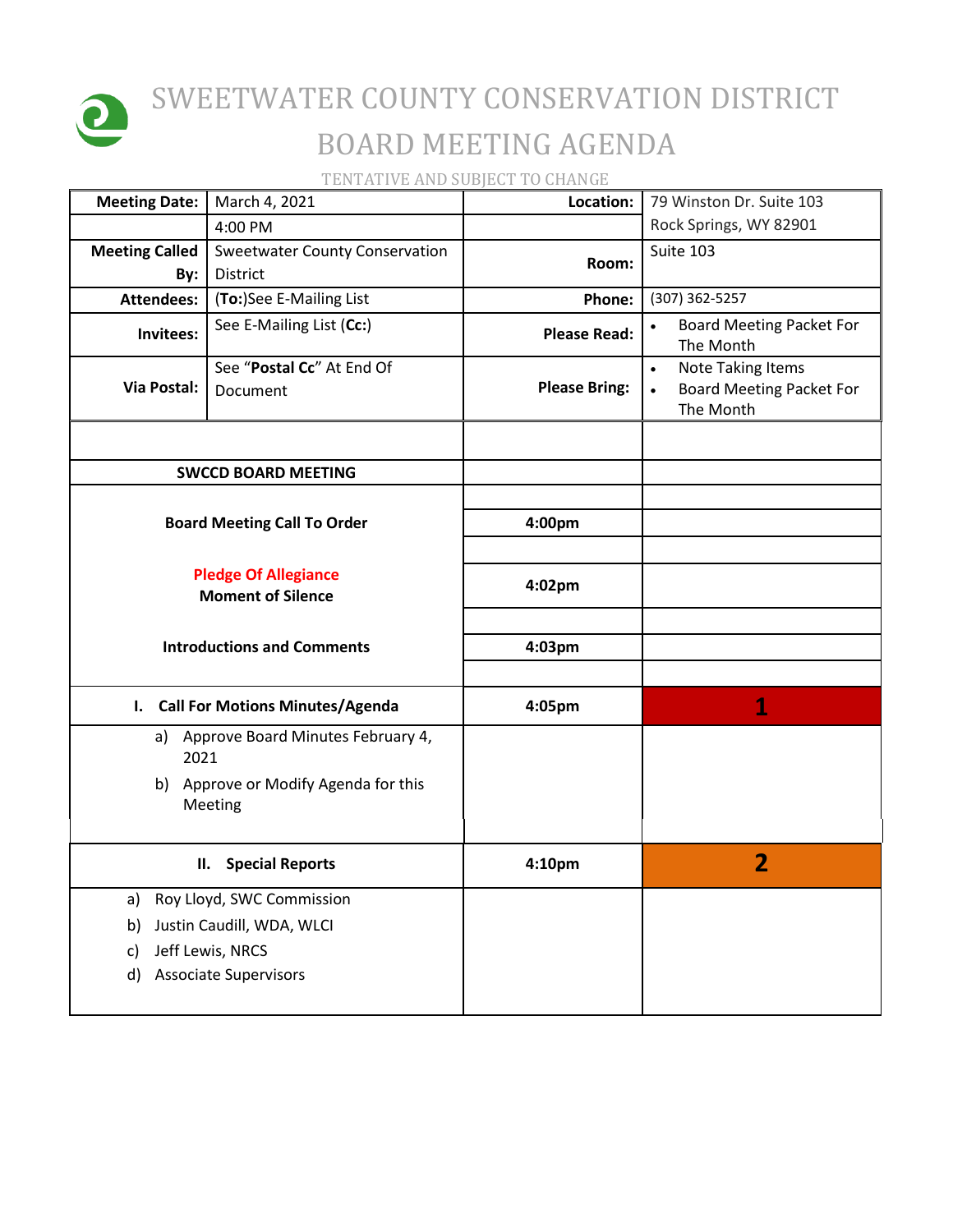| <b>Unfinished Business</b><br>III.                       | 4:30pm | 3                       |
|----------------------------------------------------------|--------|-------------------------|
| <b>Bitter Killpecker Creek Updates and Actions</b><br>a) |        |                         |
| WDA WQ Grant FY 2021-22<br>$\bullet$                     |        |                         |
| Final Report Bitter Creek WBP (DEQ)<br>٠                 |        |                         |
| Schedule BKWAG Meeting - April                           |        |                         |
| Office Update<br>b)                                      |        |                         |
|                                                          |        |                         |
| <b>New Business</b><br>IV.                               | 4:50pm | $\overline{\mathbf{4}}$ |
| WACD - Legislative Update #5<br>a)                       |        |                         |
| LGLP Renewal Membership Application (sign)<br>b)         |        |                         |
| <b>Supervisors Report</b><br>V.                          | 5:05pm | 5                       |
| <b>Tom Burris</b><br>C)                                  |        |                         |
| Jean Dickinson<br>d)                                     |        |                         |
| Stephanie Anderson<br>e)                                 |        |                         |
| Joshua Coursey<br>f)                                     |        |                         |
|                                                          |        |                         |
| <b>Break</b>                                             | 5:20pm | BK                      |
|                                                          |        |                         |
|                                                          |        |                         |
| <b>Staff Reports</b><br>VI.                              | 5:25pm | 6                       |
| a) Karen Pecheny                                         |        |                         |
| <b>VII.</b> Financial Reports                            | 5:30pm | 7                       |
| Treasurer's Report - Pay bills as presented<br>a)        |        |                         |
| <b>Accept Treasurer's Report</b><br>b)                   |        |                         |
| SWC Budget due April 23 - 12PM<br>c)                     |        |                         |
| Schedule April Budget Work Session<br>d)                 |        |                         |
| 1 <sup>st</sup> Bank Letter<br>e)                        |        |                         |
| Department of Revenue - Year 2021<br>f)                  |        |                         |
| <b>Public Comments</b><br>VIII.                          | 5:45pm | 8                       |
| a)                                                       |        |                         |
| <b>Information and Education</b><br>IX.                  | 5:50pm | 9                       |
| Renewal Conservation District Boundary Sign<br>a)        |        |                         |
| b)                                                       |        |                         |